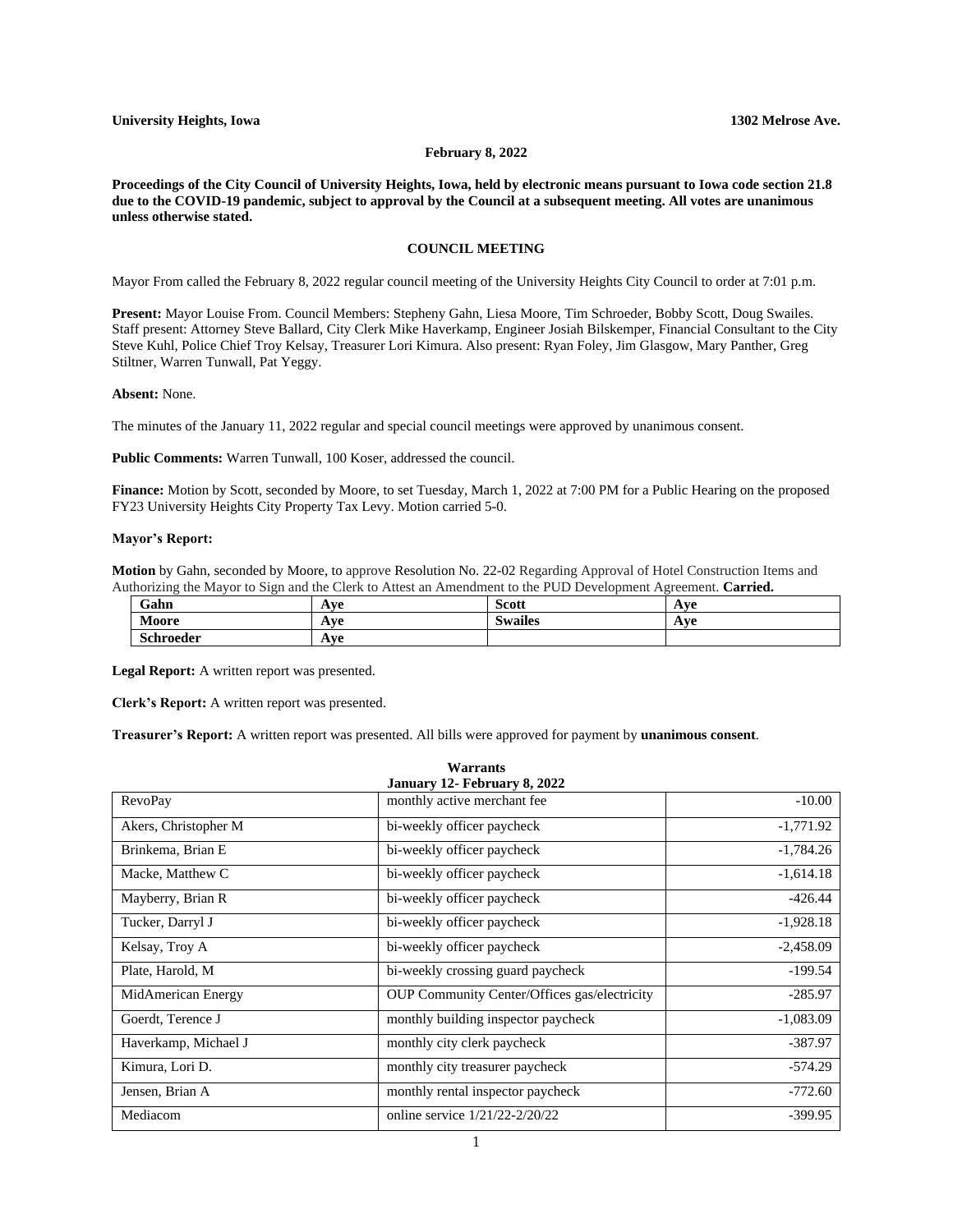| Paul J. Moore, Melrose Building                   | garage rent automatic payment                                  | $-50.00$                  |
|---------------------------------------------------|----------------------------------------------------------------|---------------------------|
| Akers, Christopher M                              | bi-weekly officer paycheck                                     | $-1,781.43$               |
| Brinkema, Brian E                                 | bi-weekly officer paycheck                                     | $-1,826.08$               |
| Cox, Nicholas J                                   | bi-weekly officer paycheck                                     | $-190.88$                 |
| Macke, Matthew C                                  | bi-weekly officer paycheck                                     | $-1,614.14$               |
| Tucker, Darryl J                                  | bi-weekly officer paycheck                                     | $-1,928.18$               |
| Dahm, Ryan J                                      | bi-weekly officer paycheck                                     | $-111.12$                 |
| Kelsay, Troy A                                    | bi-weekly officer paycheck                                     | $-2,458.11$               |
| Plate, Harold, M                                  | bi-weekly crossing guard paycheck                              | $-154.91$                 |
| <b>OUP South Condo Assoc</b>                      | monthly association dues                                       | $-433.58$                 |
| AT&T Mobility                                     | wireless service for police cars 12/20/21-<br>1/19/22          | $-288.89$                 |
| Brinkema, Brian E                                 | reimburse for seamstress for uniform                           | $-7.50$                   |
| City of Iowa City                                 | bus, fuel, animal services, billing service                    | $-4,344.09$               |
| Johnson County Refuse, Inc.                       | January garbage & recycling services                           | $-6,808.00$               |
| Kronlage & Olson PC                               | balance for annual examination                                 | $-1,230.00$               |
| Leff Law Firm, L.L.P.                             | January legal services                                         | $-6,890.00$               |
| <b>US</b> Cellular                                | wireless data/internet service for car computer                | $-83.90$                  |
| Resultant                                         | workspace business renewal license                             | $-750.00$                 |
| Shive Hattery                                     | engineering services 11/6/2021-12/31/21                        | $-6,792.52$               |
| <b>VISA</b>                                       | google, car wash, grasshopper, chief association<br>membership | $-844.48$                 |
| <b>VISA</b>                                       | tax forms, envelopes                                           | $-60.39$                  |
| <b>Internal Revenue Service</b>                   | federal payroll taxes                                          | $-4,110.64$               |
| <b>Internal Revenue Service</b>                   | federal payroll taxes                                          | $-713.48$                 |
| <b>IOWA PUBLIC EMPLOYEES</b><br>RETIREMENT SYSTEM | ipers contribution                                             | $-5,027.66$               |
| <b>IOWA PUBLIC EMPLOYEES</b><br>RETIREMENT SYSTEM | ipers contribution                                             | $-602.70$                 |
| Wellmark BC/BS                                    | February insurance payment                                     | $-5,503.69$               |
| <b>Internal Revenue Service</b>                   | federal payroll taxes                                          | $-4,023.38$               |
| MidAmerican Energy                                | 1301 Melrose stop light                                        | $-56.68$                  |
| MidAmerican Energy                                | pedestrian lights at 113 Golfview                              | $-34.04$                  |
| MidAmerican Energy                                | 1011 Melrose stop light                                        | $-24.00$                  |
| MidAmerican Energy                                | street lights                                                  | $-471.75$                 |
| <b>Russ Boyer Construction</b>                    | asphalt repairs/sign work Mar 2021-Nov 2021                    | $-1,175.00$               |
| General Fund - \$52,344.68                        | Employee Benefits Fund - \$19,981.55                           | Road Use Tax - \$1,761.47 |
| Total Receipts - \$79,764.29                      | Total Warrants - \$74,087.70                                   |                           |

**Community Protection:** Chief Kelsay presented a written report. Councilor Gahn presented a verbal report.

**Streets and Sidewalks:** Engineer Bilskemper presented a written report.

**Building, Zoning, Sanitation:** Nothing to report.

**eGovernment:** Councilor Moore presented a written report.